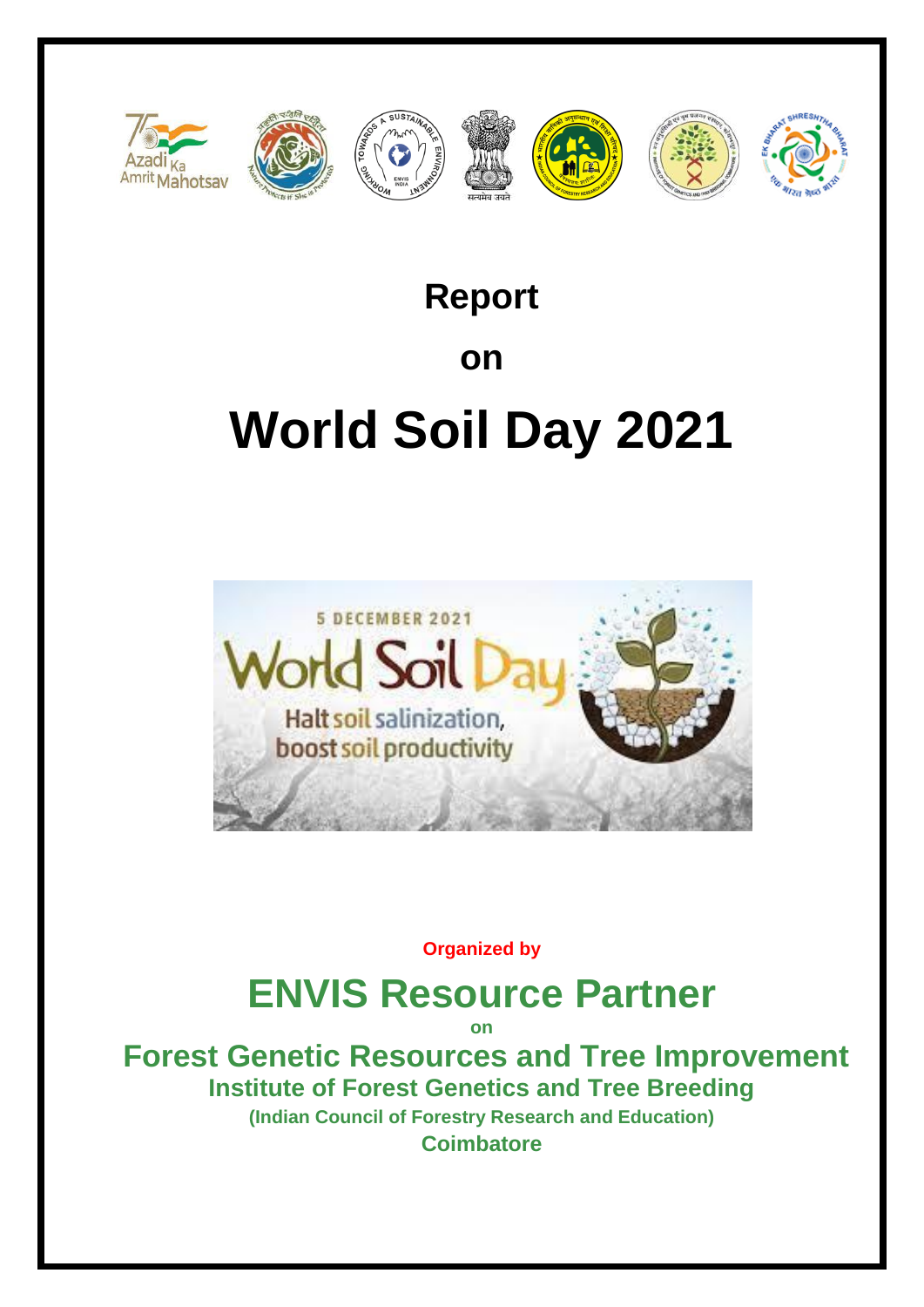## **Digital Observance of World Soil Day 2021 by IFGTB ENVIS**

As a part of Azadi Ka Amrit Mahotsav (AKAM) and Ek Bharat Shreshtha Bharat (EBSB), ENVIS Resource Partner on Forest Genetic Resources and Tree Improvement at the Institute of Forest Genetics and Tree Breeding, Coimbatore commemorated the World Soil Day 2021 digitally on 03.12.2021. An awareness event on the theme "Halt soil salinization, boost soil productivity" prescribed by the FAO of the United Nations was organized through Facebook live in order to contain the spread of COVID 19. The digital observance also found a place in the worldwide events organized by the FAO of United Nations and also got the attention of the Ministry of Environment, Forest and Climate change (MoEFCC), Government of India.

The event began with an invocation on nature in Sanskrit, 'Prakruti Vandanam' based on Yajur Veda composed and recited by Dr Kannan CS Warrier, Scientist F and ENVIS Coordinator. In his awareness lecture, Dr Kannan CS Warrier explained that soil salinization and sodification are major soil degradation processes threatening ecosystem and are recognized as being among the most important problems at a global level for agricultural production, food security and sustainability in arid and semi-arid regions. World Soil Day 2021 and its campaign "Halt soil salinization, boost soil productivity" aims to raise awareness of the importance of maintaining healthy ecosystems and human wellbeing by addressing the growing challenges in soil management, fighting soil salinization, increasing soil awareness and encouraging societies to improve soil health. The FAO has warned that over 90% of soil could become degraded by 2050. Soil is being swept and washed away 10 to 40 times faster than it is being replenished. FAO has reported that around 7140 sq m of soil is eroded every five seconds. Worldwide, the damage from soil erosion is some 400 billion dollars a year (29.4 lakh crores). India loses up to 28.4 billion dollars per year due to soil erosion (2.1 lakh crores)!

Dr C. Kunhikannan, Director, IFGTB in his special address pointed out that soil is essential for the maintenance of biodiversity above and below the ground. Soil is the basis for sustenance for all living things. It contains millions of organisms including earthworms, nematodes, mites, insects, fungi, bacteria and actinomycetes and preserves clean water and helps to regulate the climate. Fertile soils team with microorganisms, which directly contribute to the biological fertility of that soil. In addition to fertility, soil microorganisms also play essential roles in the nutrient cycle that are fundamentally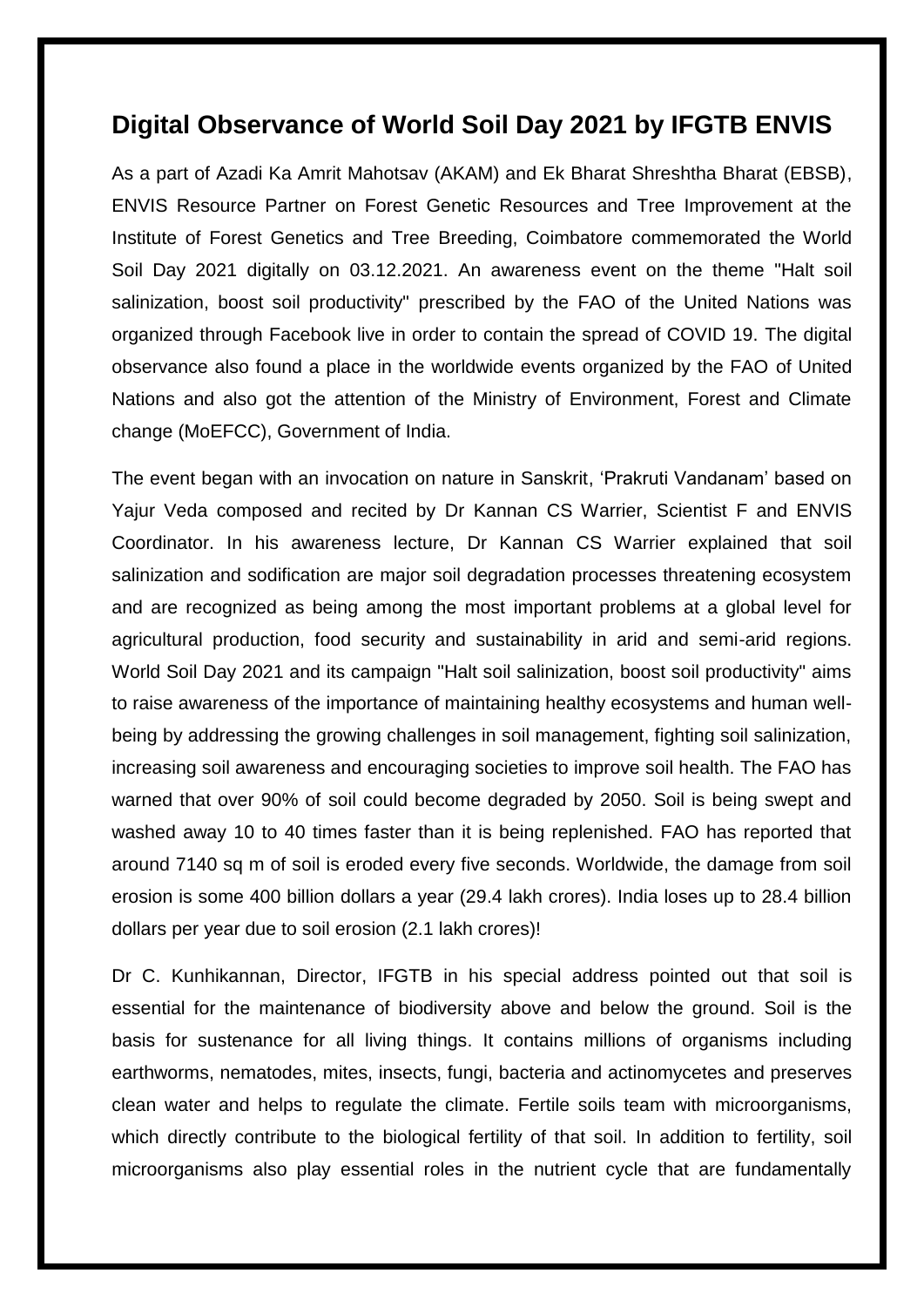important to life on the planet, he added. Dr Kunhikannan also highlighted soil degradation reduces agricultural yields and threatens farmers' livelihoods. Soil that has been leached off its nutrients cannot support crops, or plants that prevent desertification. Healthy soil is essential to ensure a steady supply of food and biodiversity. Soil loss translates into widespread poverty and slower economic development. He urged that future generations should understand the importance of the soil and contribute towards protecting soil through their actions and behaviours.

An Awareness Quiz on soil was also organized for students and general public. People from all walks of life have participated and E Certificate was also awarded to all. An awareness poster highlighting the current year's theme "Halt soil salinization, boost soil productivity" was released during the occasion and its digital copies were shared with students and all the stakeholders. Dr S. Vigneswaran, Senior Programme Officer, ENVIS proposed the vote of thanks. The online event can be accessed at <https://bit.ly/31opMI2>.

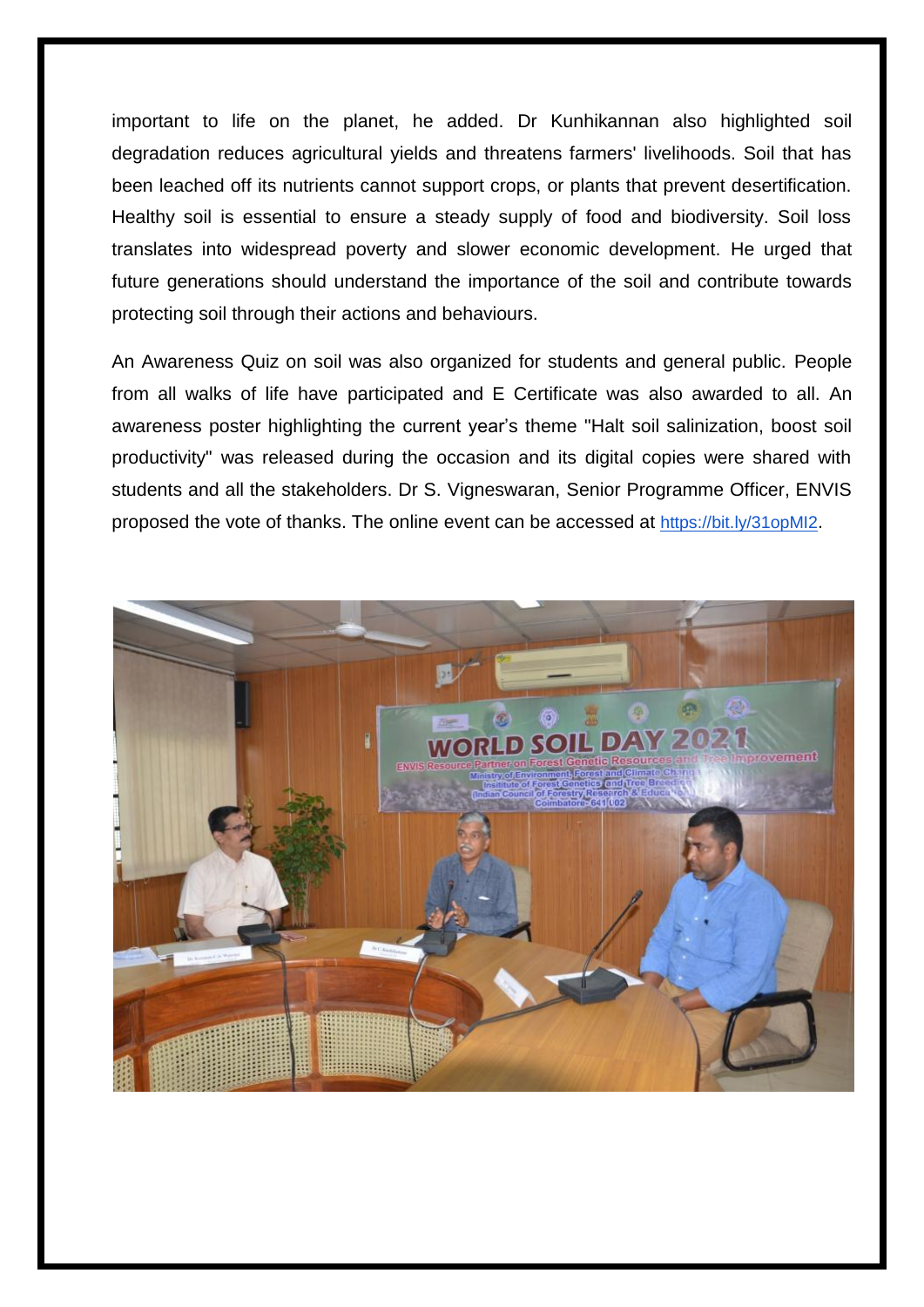

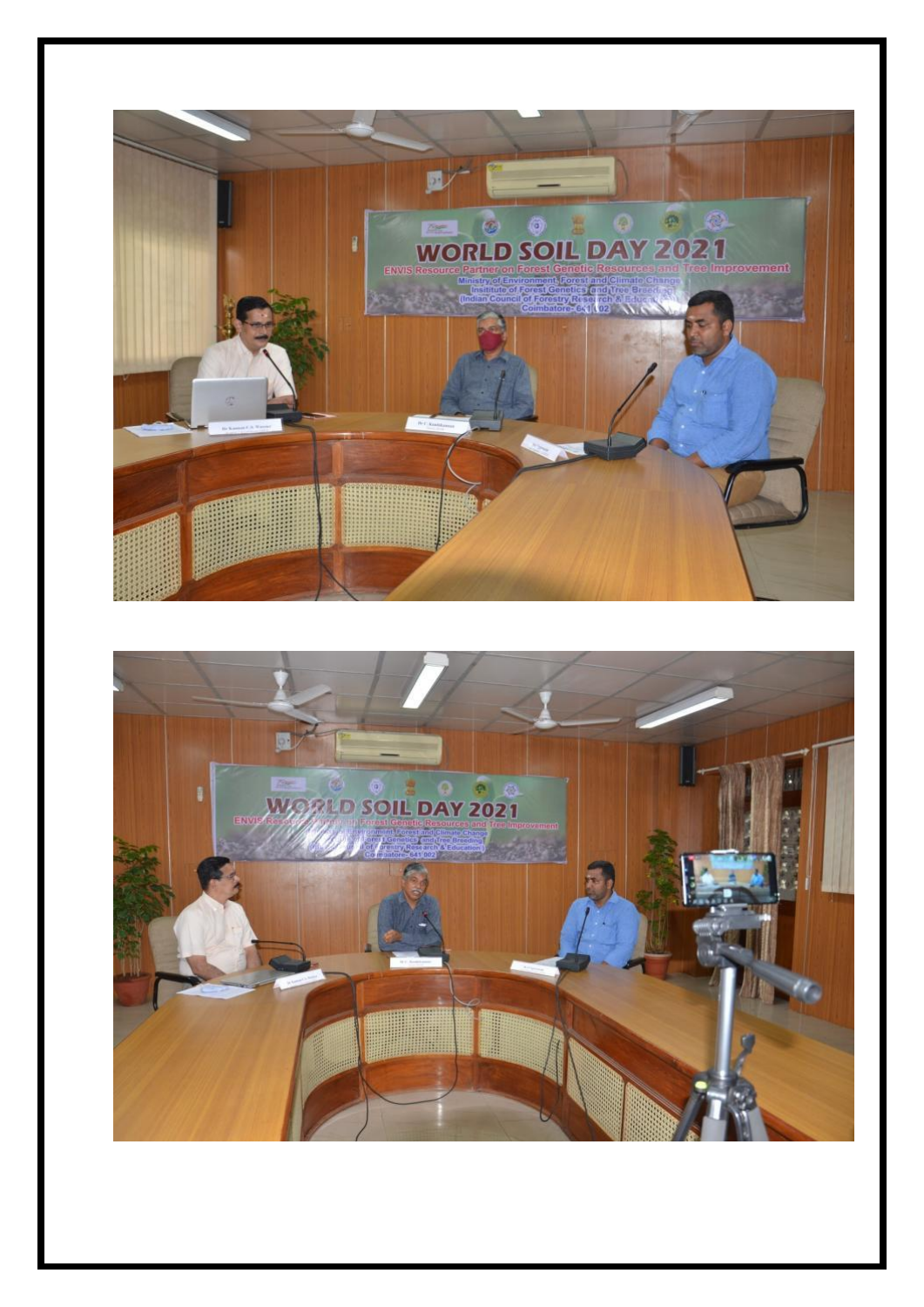